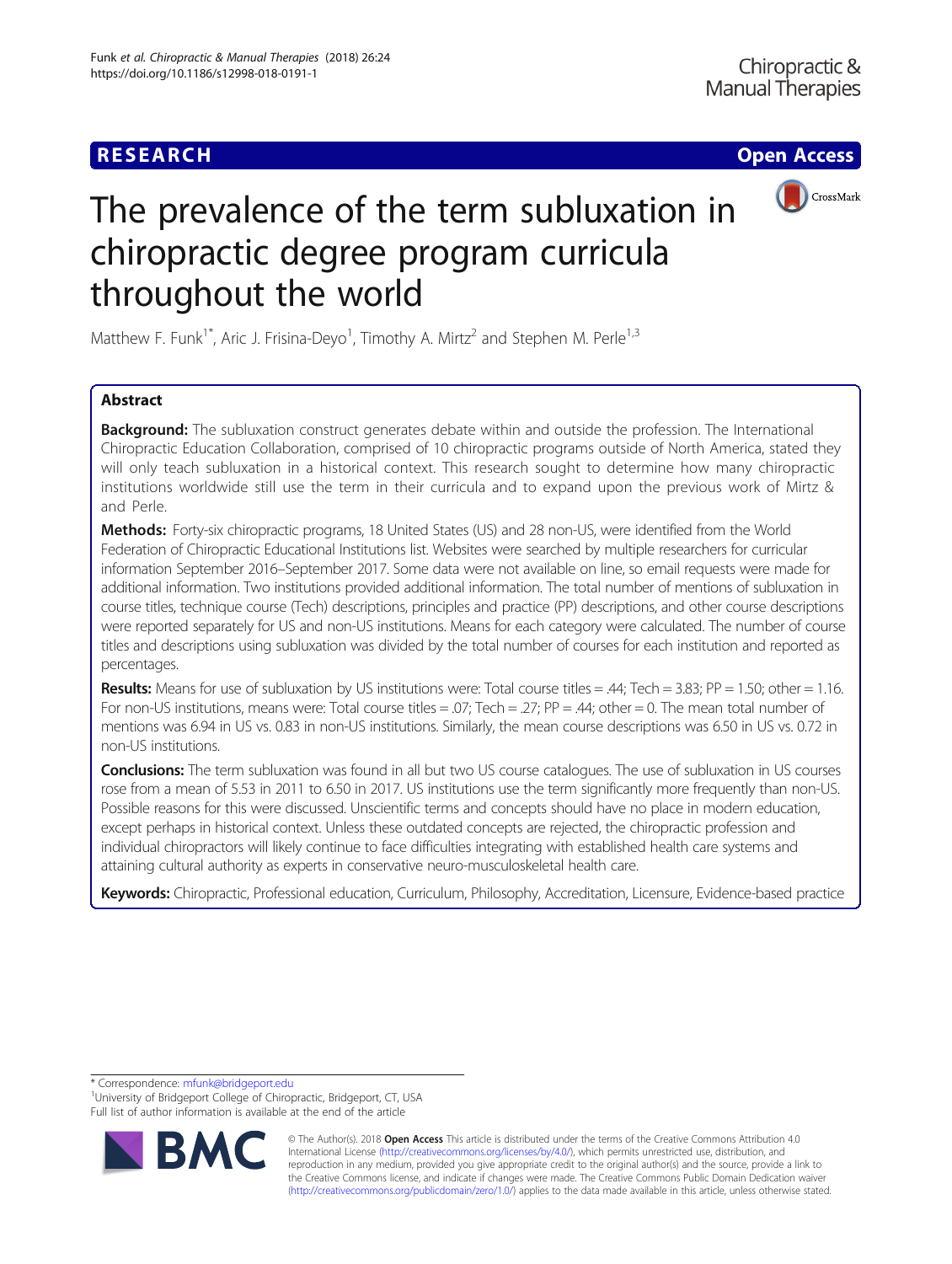#### Background

Professionalization and development of cultural authority can involve changing educational curricula as has occurred in the medical profession [[1](#page-10-0)]. These changes in curricula can be the result of scientists defining what is and is not science. This type of work is what is known in sociology as boundary-work. Boundary-work leads to a division within a profession where scientists exclude pseudoscience and thus excludes some as outsiders [\[2](#page-10-0)].

Boundary-work appears to be occurring in the chiropractic profession  $[2, 3]$  $[2, 3]$  $[2, 3]$  $[2, 3]$ . The boundary-work may be separating the scientific academics from the practicing field and more vitalistic academics [\[2](#page-10-0)]. The developing boundary appears to be the often cited crossroads for the profession which centers on the issue of the subluxation [\[4](#page-10-0)–[37\]](#page-11-0). While the vitalistic academics may believe that there is adequate scientific evidence for the subluxation that does not appear to be true [[24,](#page-11-0) [28\]](#page-11-0).

This controversy has resulted in The International Chiropractic Education Collaboration ICEC issuing a position statement that the chiropractic programs would only teach about subluxation in a historical context. This collaboration included ten chiropractic programs outside of North America [[38\]](#page-11-0).

Previously Mirtz and Perle [\[19\]](#page-10-0) found only three English-language chiropractic programs in North America avoided mentioning the subluxation in their course titles or descriptions. Given the inability to actually determine what specifically is taught throughout the chiropractic curricula without a statement such as that from ICEC, counting the prevalence of the term subluxation in the course title or description seems a reasonable method to ascertain the position of other chiropractic programs with regards to the subluxation construct. The development of this international position statement on the teaching of subluxation within chiropractic training programs we believe showed a need to expand upon the work of Mirtz and Perle to an assessment of the curricula of chiropractic programs around the world. Thus, the purpose of this study was to expand upon the previous work of Mirtz and Perle to determine the prevalence of the term subluxation in the course tittles or descriptions in all chiropractic training programs around the world for which we could find information.

#### Methods

#### Sample population and eligibility criteria

Chiropractic colleges were identified from the World Federation of Chiropractic Educational Institutions list [[39\]](#page-11-0). Websites were accessed by multiple researchers with the most recent catalogues and course listings retrieved from available institutions. If researchers were unable to locate the required information, an email was sent either directly through website to the institution or

to an individual associated with the institution. Available data were reported.

Only course listings from 2015 to 2016 or 2016–2017 were used. Institutions with multiple campuses were considered separate entities if a campus-specific catalogue was available. A list of 46 chiropractic degree granting institutions was established including diploma, Bachelor of Science (BS), Master of Science (MS) and Doctor of Chiropractic (DC) programs. Of the 46 programs, 36 full course descriptions and 10 course title-only listings were retrieved either through Adobe Acrobat portable document format or through the college's web-based platform. Table [1](#page-2-0) shows the institutions from which either catalogues or course listings were retrieved.

#### Data extraction

The search function of Adobe Acrobat reader program or Google Chrome web browser was used to search course descriptions and titles for "subl" denoting the use of the words subluxate, subluxated, subluxation (English and French), sublussazione (Italian), subluxación (Spanish), subluxação (Portuguese), subluksation (Danish), and subluksasyon (Turkish). Mirtz and Perle [\[19\]](#page-10-0) used a similar process for North American English-language programs. Use of this term was sorted into categories as seen in Table [2.](#page-2-0) Courses which combined elements of chiropractic principles and practice or methods with a technique lab portion were considered technique courses to differentiate between applied chiropractic techniques and philosophy courses. If the term "subl" appeared multiple times in a single title or course description it was counted only once to prevent double counting. If an institution had more than one chiropractic degree granting program, the higher-level degree (MS or BS) was used for data collection. Data were collected from September 2016–September 2017 and entered into Google Sheets with two researchers independently reviewing each data point. Any discrepancy between researchers was resolved by discussion and thorough review. If researchers did not agree following recount, a third researcher was brought in to resolve the issue.

#### Data analysis

Totals for each institution were calculated as the sum of mentions of the term subluxation in course titles, technique course descriptions, principles and practice descriptions, and other course descriptions. Mirtz and Perle's earlier study provides data from United States (US) institutions which allows for timewise comparisons for those institutions [[19\]](#page-10-0). Thus we calculated means for total number of times mentioned, times mentioned in course titles, course descriptions, technique courses, principles and practices courses and other courses for institutions in the US and outside of the US. Following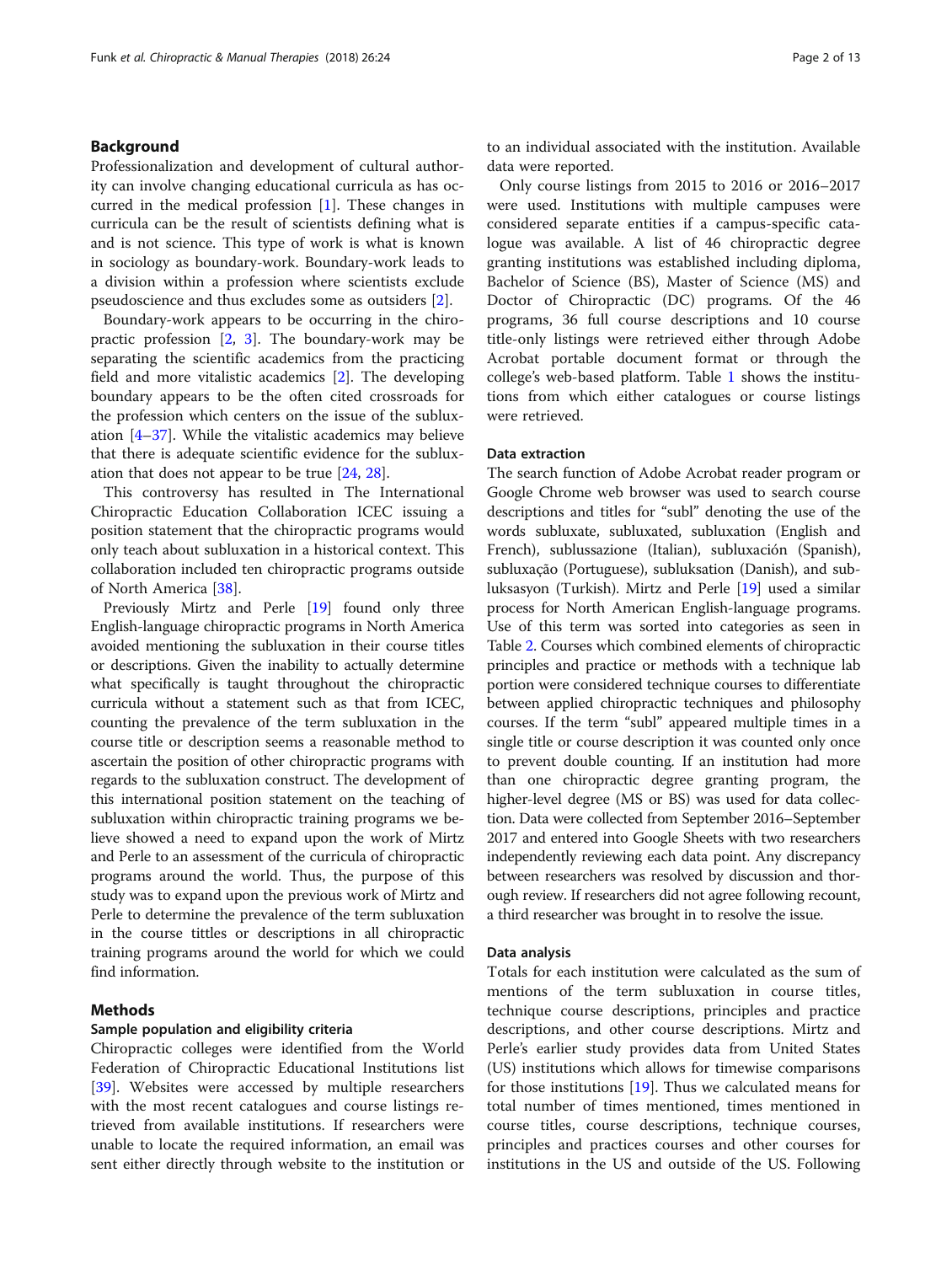<span id="page-2-0"></span>Table 1 Chiropractic degree-granting institutions

| Central Queensland University                                                | Australia                |
|------------------------------------------------------------------------------|--------------------------|
| Macquarie University                                                         | Australia                |
| Murdoch University                                                           | Australia                |
| <b>RMIT University</b>                                                       | Australia                |
| Centro Universitario Feevale                                                 | <b>Brazil</b>            |
| Universidade Anhembi Morumbi                                                 | <b>Brazil</b>            |
| Canadian Memorial Chiropractic College                                       | Canada                   |
| Universite du Quebec a Trois-Rivieres                                        | Canada                   |
| Universidad Central de Chile                                                 | Chile                    |
| Syddansk Universitet Odense<br>(University of Southern Denmark)              | Denmark                  |
| IFEC Campus de Paris et de Toulouse                                          | France                   |
| Tokyo College of Chiropractic                                                | Japan                    |
| International Medical University                                             | Malaysia                 |
| Universidad Estatal del Valle de Ecatepec                                    | Mexico                   |
| Universidad Estatal del Valle de Toluca                                      | Mexico                   |
| Universidad Veracruzana                                                      | Mexico                   |
| New Zealand College of Chiropractic                                          | New Zealand              |
| Hanseo University                                                            | Republic of Korea        |
| Durban University of Technology                                              | South Africa             |
| University of Johannesburg                                                   | South Africa             |
| Barcelona College of Chiropractic                                            | Spain                    |
| Madrid College of Chiropractic - RCU                                         | Spain                    |
| Skandinaviska Kiropraktorhogskolan<br>(Scandinavian College of Chiropractic) | Sweden                   |
| University of Zurich                                                         | Switzerland              |
| Bahcesehir University - Chiropractic Program                                 | Turkey                   |
| <b>AECC University College</b>                                               | United Kingdom           |
| McTimoney College of Chiropractic                                            | United Kingdom           |
| University of South Wales - Welsh Institute<br>of Chiropractic               | United Kingdom           |
| Cleveland Chiropractic College                                               | United States of America |
| D'Youville College                                                           | United States of America |
| Keiser University                                                            | United States of America |
| Life Chiropractic College West                                               | United States of America |
| Life University                                                              | United States of America |
| Logan University                                                             | United States of America |
| National University of Health Sciences                                       | United States of America |
| New York Chiropractic College                                                | United States of America |
| Northwestern Health Sciences University                                      | United States of America |
| Palmer College of Chiropractic<br>(Davenport Campus)                         | United States of America |
| Palmer College of Chiropractic<br>(Florida Campus)                           | United States of America |
| Palmer College of Chiropractic<br>(West Campus)                              | United States of America |
| Parker University                                                            | United States of America |

|  | Table 1 Chiropractic degree-granting institutions (Continued) |  |
|--|---------------------------------------------------------------|--|
|  |                                                               |  |

| Sherman College of Chiropractic                      | United States of America |
|------------------------------------------------------|--------------------------|
| Southern California University of Health<br>Sciences | United States of America |
| Texas Chiropractic College                           | United States of America |
| University of Bridgeport                             | United States of America |
| University of Western States                         | United States of America |
|                                                      |                          |

data collection, the number of course titles and descriptions using the term "subl" was divided by the total number of courses for each institution and reported as percentages.

#### Results

#### US institutions

All 18 US institutions had websites containing curricular information. Since the three Palmer campuses share one catalogue, 16 different web-based catalogues were studied. Complete course titles and descriptions were available for all US institutions. The US institutions with the greatest number of mentions of the term subluxation in courses and course titles were Life University with 25, Sherman College of Chiropractic with 17 and Palmer College of Chiropractic-Florida with 16. When all three Palmer institutions were combined, subluxation was mentioned 29 times. National University of Health Sciences and Southern California University of Health Sciences did not mention the term at all. Table [3](#page-3-0) depicts the total number of times subluxation was used, total in course descriptions and total in course titles for US institutions. The percentage of times subluxation was used in course descriptions is also provided in Table [3](#page-3-0). Data from the 2011 study are provided in parentheses for comparison to current data. The four most prevalent mentions of subluxation were found in the catalogues of Parker University (19.14%), Palmer College of Chiropractic-Florida (16.67%), Sherman College of Chiropractic (12.82%) and Life University (12.69%). The aggregated mean mentions of subluxation for all US institutions was 6.94. The mean mentions in course descriptions was 6.50.

The use of subluxation in each course category is shown in Table [4](#page-3-0). The term subluxation in course titles

|  |  |  | <b>Table 2</b> Data Extraction Categories |  |  |
|--|--|--|-------------------------------------------|--|--|
|--|--|--|-------------------------------------------|--|--|

| Total number of times mentioned                                                     |
|-------------------------------------------------------------------------------------|
| Subluxation mentioned in course description                                         |
| Subluxation mentioned in course title                                               |
| Subluxation mentioned in technique course description                               |
| Subluxation mentioned in chiropractic principles and practice course<br>description |
| Subluxation mentioned in other courses                                              |
| Total number of courses                                                             |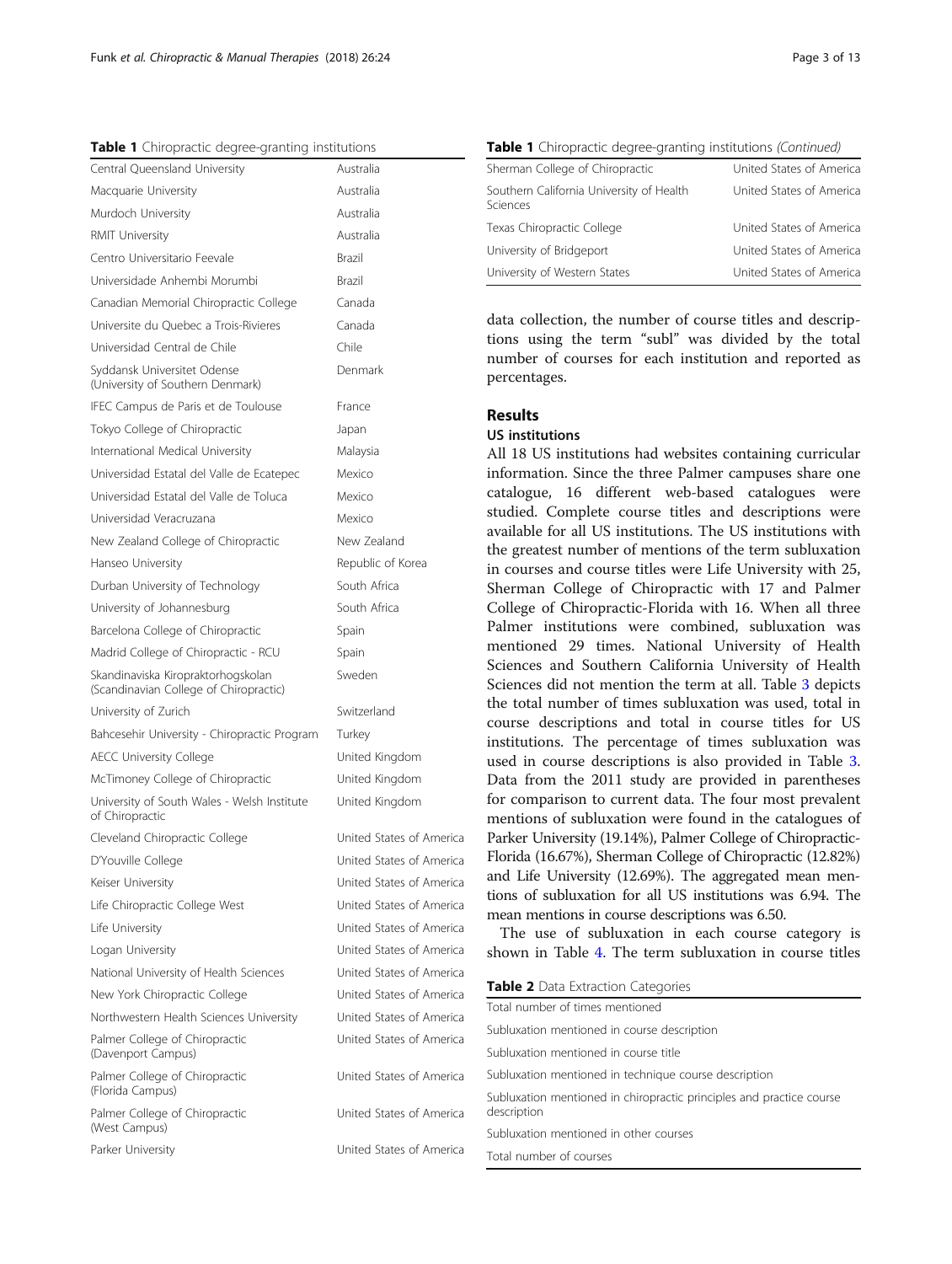<span id="page-3-0"></span>

| <b>Table 3</b> Use of term subluxation in catalogues of United States chiropractic degree programs |  |  |
|----------------------------------------------------------------------------------------------------|--|--|
|                                                                                                    |  |  |

| Doctor of Chiropractic Degree Program             | Number of times subluxation<br>mentioned | Number in course<br>descriptions | Total number<br>of courses | Percent in course<br>descriptions |
|---------------------------------------------------|------------------------------------------|----------------------------------|----------------------------|-----------------------------------|
| Cleveland Chiropractic College                    | $5(6)^a$                                 | 5(4)                             | 81 (79)                    | 6.17(5.06)                        |
| D'Youville College                                | 7(6)                                     | 7(2)                             | 88 (46)                    | 7.95 (4.34)                       |
| Keiser University                                 | 1(N/A)                                   | 1(N/A)                           | 73 (N/A)                   | $1.36$ (N/A)                      |
| Life Chiropractic College West                    | 10(14)                                   | 9(8)                             | 113 (92)                   | 7.96 (8.70)                       |
| Life University                                   | 25 (28)                                  | 24 (24)                          | 189 (146)                  | 12.69 (16.44)                     |
| Logan University                                  | 5(12)                                    | 5(5)                             | 95 (96)                    | 5.26(5.21)                        |
| National University of Health Sciences            | 0(0)                                     | 0(0)                             | 85 (75)                    | 0(0)                              |
| New York Chiropractic College                     | 4(5)                                     | 4(3)                             | 109 (72)                   | 3.67(4.16)                        |
| Northwestern Health Sciences University           | 5(7)                                     | 5(2)                             | 105 (85)                   | 4.76(2.35)                        |
| Palmer College of Chiropractic (Davenport Campus) | $9(55)^{b}$                              | 8(6)                             | 83 (72)                    | 9.64(8.33)                        |
| Palmer College of Chiropractic (Florida Campus)   | 16 $(55)^{b}$                            | 14(10)                           | 84 (44)                    | 16.67 (22.72)                     |
| Palmer College of Chiropractic (West Campus)      | 4 $(55)^{b}$                             | 4(5)                             | 91 (78)                    | 4.39(6.41)                        |
| Parker University                                 | 10(16)                                   | 9(6)                             | 47 (74)                    | 19.14 (8.11)                      |
| Sherman College of Chiropractic                   | 17(53)                                   | 15(11)                           | 117 (86)                   | 12.82 (12.80)                     |
| Southern California University of Health Sciences | 0(0)                                     | 0(0)                             | 72 (67)                    | 0(0)                              |
| Texas Chiropractic College                        | 1(2)                                     | 1(2)                             | 66 (66)                    | 1.51(3.03)                        |
| University of Bridgeport                          | 1(6)                                     | 1(1)                             | 75 (74)                    | 1.33(1.35)                        |
| University of Western States                      | 5(6)                                     | 5(5)                             | 117 (104)                  | 4.27(4.80)                        |
| Means                                             | 6.94                                     | 6.50(5.53)                       | 93.89 (79.76)              | 6.64% (6.69%)                     |

<sup>a</sup> Data in parentheses are from Mirtz and Perle (2011)

<sup>b</sup> Data for all three Palmer campuses were combined in Mirtz and Perle (2011)

|  |  |  |  | Table 4 Specific usage of the term subluxation in United States chiropractic degree program |  |  |  |  |  |
|--|--|--|--|---------------------------------------------------------------------------------------------|--|--|--|--|--|
|--|--|--|--|---------------------------------------------------------------------------------------------|--|--|--|--|--|

| Chiropractic Program                              | Number in<br>course titles | Number in technique<br>course descriptions | Number in principles and<br>practice descriptions | Number in other course<br>descriptions |  |
|---------------------------------------------------|----------------------------|--------------------------------------------|---------------------------------------------------|----------------------------------------|--|
| Cleveland Chiropractic College                    | $(0)(0)^a$                 | 3(2)                                       | 2(2)                                              | 0                                      |  |
| D'Youville College                                | 0(0)                       | 6(2)                                       | 1(0)                                              | 0                                      |  |
| Keiser University                                 | O(N/A)                     | O(N/A)                                     | 1(N/A)                                            | O(N/A)                                 |  |
| Life Chiropractic College West                    | 1(1)                       | 6(5)                                       | 3(1)                                              | $\Omega$                               |  |
| Life University                                   | 1(1)                       | 11(14)                                     | 2(1)                                              | 11                                     |  |
| Logan University                                  | 0(0)                       | 2(2)                                       | 3(3)                                              | 0                                      |  |
| National University of Health Sciences            | 0(0)                       | 0(0)                                       | 0(0)                                              | 0                                      |  |
| New York Chiropractic College                     | 0(0)                       | 2(1)                                       | 2(2)                                              | 0                                      |  |
| Northwestern Health Sciences University           | 0(0)                       | 4(1)                                       | 1(0)                                              | 0                                      |  |
| Palmer College of Chiropractic (Davenport)        | 1(0)                       | 4(4)                                       | 2(2)                                              | 2                                      |  |
| Palmer College of Chiropractic (Florida)          | 2(4)                       | 9(2)                                       | 2(0)                                              | 3                                      |  |
| Palmer College of Chiropractic (West)             | 0(0)                       | 2(2)                                       | 2(3)                                              | 0                                      |  |
| Parker University                                 | 1(0)                       | 7(4)                                       | 1(1)                                              |                                        |  |
| Sherman College of Chiropractic                   | 2(1)                       | 9(6)                                       | 2(1)                                              | 4                                      |  |
| Southern California University of Health Sciences | 0(0)                       | 0(0)                                       | 0(0)                                              | 0                                      |  |
| Texas Chiropractic College                        | 0(0)                       | 0(0)                                       | 1(2)                                              | 0                                      |  |
| University of Bridgeport                          | 0(1)                       | 0(0)                                       | 1(1)                                              | 0                                      |  |
| University of Western States                      | 0(0)                       | 4(3)                                       | 1(2)                                              | $\Omega$                               |  |
| Means                                             | 0.44(0.47)                 | 3.83(2.82)                                 | 1.50(1.23)                                        | 1.16                                   |  |

<sup>a</sup> Data in parentheses are from Mirtz and Perle (2011)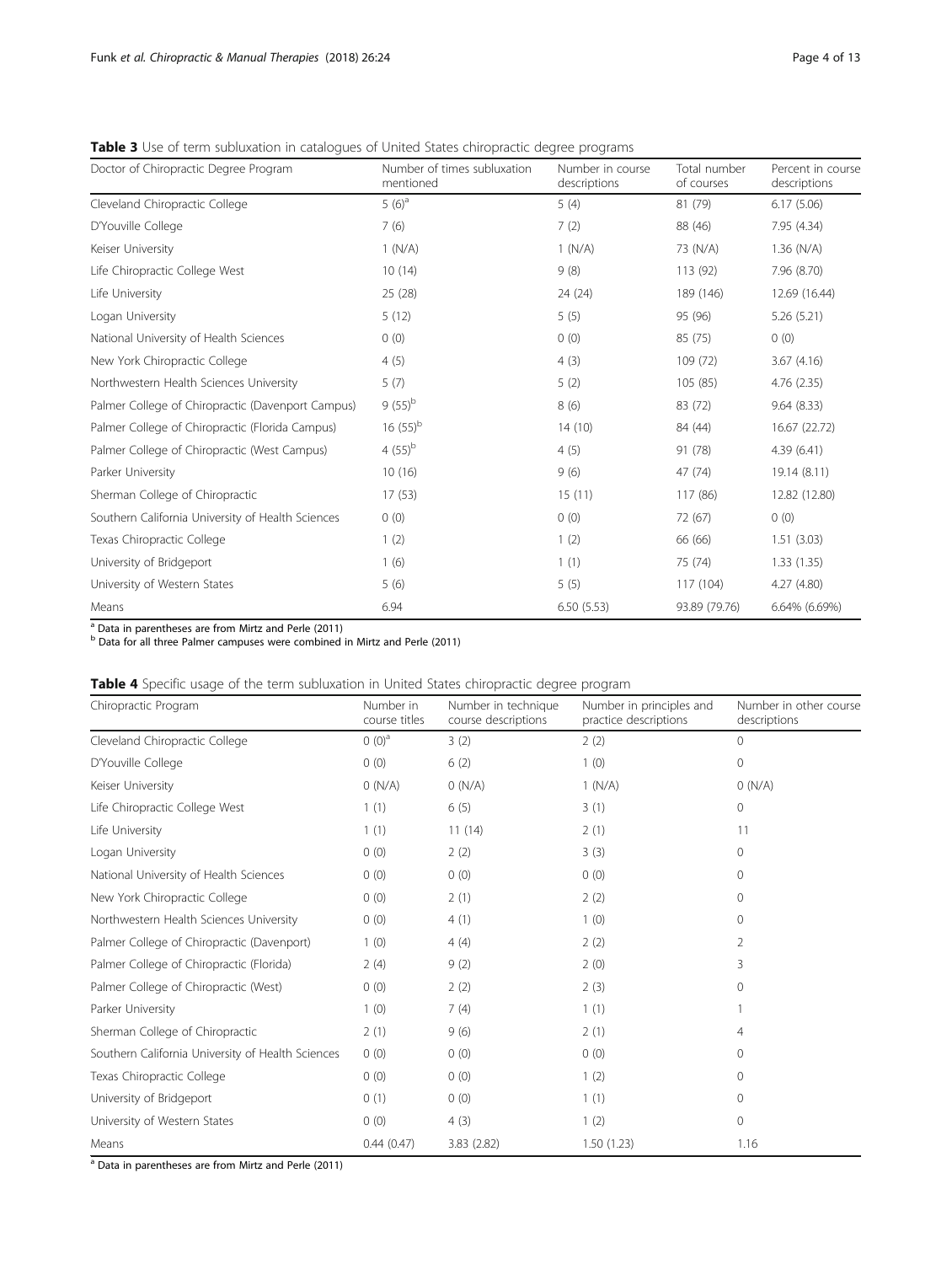was uncommon, with a mean of 0.44. The number of times the term was used in technique course descriptions, principles and practices descriptions and in other course descriptions is presented along with data from 2011 in parentheses for comparison. Life University used subluxation in 11 technique courses, followed by Palmer College-Florida and Sherman College with 9 each. The mean mentions for all US institutions in technique classes was 3.83, 1.50 for principles and practices, and 1.16 in other classes. Subluxation showed up 11 times in other classes at Life University, including 4 times in diagnosis classes, 4 times in analysis classes and once each in public health, biochemistry and practice management course descriptions.

#### Non-US institutions

There are currently 28 non-US educational institutions offering chiropractic degrees. Most institutions had websites depicting at least course titles by year. Curricular data were obtained from these websites, except for Institut Franco-Européen de Chiropraxie (France) and Madrid College of Chiropractic, Real Centro Universitario (Spain), which provided information after an email request. Several institutions did not have full curricula available. Attempts were made to obtain missing information via direct email or links for more information. Data were not available or incomplete for 10 ten institutions: Universidad Central de Chile (Chile); Tokyo College of Chiropractic (Japan); International Medical University (Malaysia); Universidad Estatal del Valle de Toluca (Mexico); Universidad Estatal del Valle de Ecatepec (Mexico); New Zealand College of Chiropractic (New Zealand); University of Johannesburg (South Africa); Skandinaviska Kiropraktorhogskolan (Sweden); University of Zurich (Switzerland); McTimoney College of Chiropractic (United Kingdom).

Table [5](#page-5-0) presents the use of the term subluxation in non-US chiropractic programs. Subluxation was mentioned rarely, with a range of 0–4 times and a mean of 0.83 in course titles plus descriptions. There were few mentions of subluxation in course descriptions (range 0–4 with mean 0.72). The total number of courses is also provided along with a breakdown for BS and MS programs when offered. The total number of courses used to calculate the percentage of subluxation mentions in course descriptions was based on the total for the more advanced degree (MS). Subluxation was mentioned between 0 and 12.50% of course descriptions with a mean of 1.38%.

The specific use of the term subluxation in course titles, technique courses, principles and practices courses and other classes are shown in Table [6](#page-6-0). Once again, the term was used rarely in non-US institutions, with a mean of 0.08 times in titles, 0.27 times in technique, 0.44

times in principles and practices, and zero times in other classes.

#### **Discussion**

The subluxation construct has been a contentious topic throughout the history of the chiropractic profession [[28\]](#page-11-0). Adherents of the subluxation construct have argued several rationales for its continued use [\[22](#page-11-0)]. These arguments have come from five primary rationales: professional identity, philosophical, technical, legal and accreditation [[28\]](#page-11-0). Each of these rationales will be discussed in context to the subluxation construct and its usage within international programs.

#### Subluxation construct – Professional identity rationale

The professional identity rationale argues that the subluxation is what separates the profession from other health care professions. Without the subluxation (and its accompanying philosophy), it is argued that chiropractors would be nothing more than physical therapists who use spinal manipulation [[9](#page-10-0)]. In the US alone, there are 18 chiropractic college programs. This study found that of the chiropractic programs in the US, 88% ( $n = 16$ ) presented subluxation in their college catalogs. Mirtz and Perle [[19\]](#page-10-0), in their study of North America English-Language programs, had a similar finding. Yet, of the 19 non-US programs from which data could be gleaned,  $47.4\%$  ( $n = 9$ ) mentioned the term in their catalogs. This suggests to us that professional identity driven primarily by the concept of subluxation may be less important in countries outside the US. While we cannot comment on how and why subluxation was included in course titles or descriptions, fewer mentions of subluxation in public documents outside the US suggests that professional identity in non-US countries is not as dependent upon adherence to the subluxation construct as in the US.

#### Subluxation construct – Philosophical rationale

Daniel David Palmer, the founder of chiropractic, stated that the science, art and philosophy of chiropractic comprise the three essential areas of knowledge for the profession. Chiropractic philosophy has been a significant component of the profession's culture [[40](#page-11-0)]. Included in this philosophy is the subluxation, which was constructed as a legal tactic that allowed chiropractors to continue to treat patients without the required license to practice medicine [\[41](#page-11-0)]. The role of philosophy in chiropractic has been hotly debated [\[42\]](#page-11-0). The philosophical underpinnings of chiropractic have centered around the nervous system and, in more recent times, the effect of the vertebral subluxation complex on the nervous system's functional role in other organ systems [[43\]](#page-11-0).

The philosophical rationale argues that the subluxation is derived by philosophical deduction from the major premise of universal intelligence and formulates the 33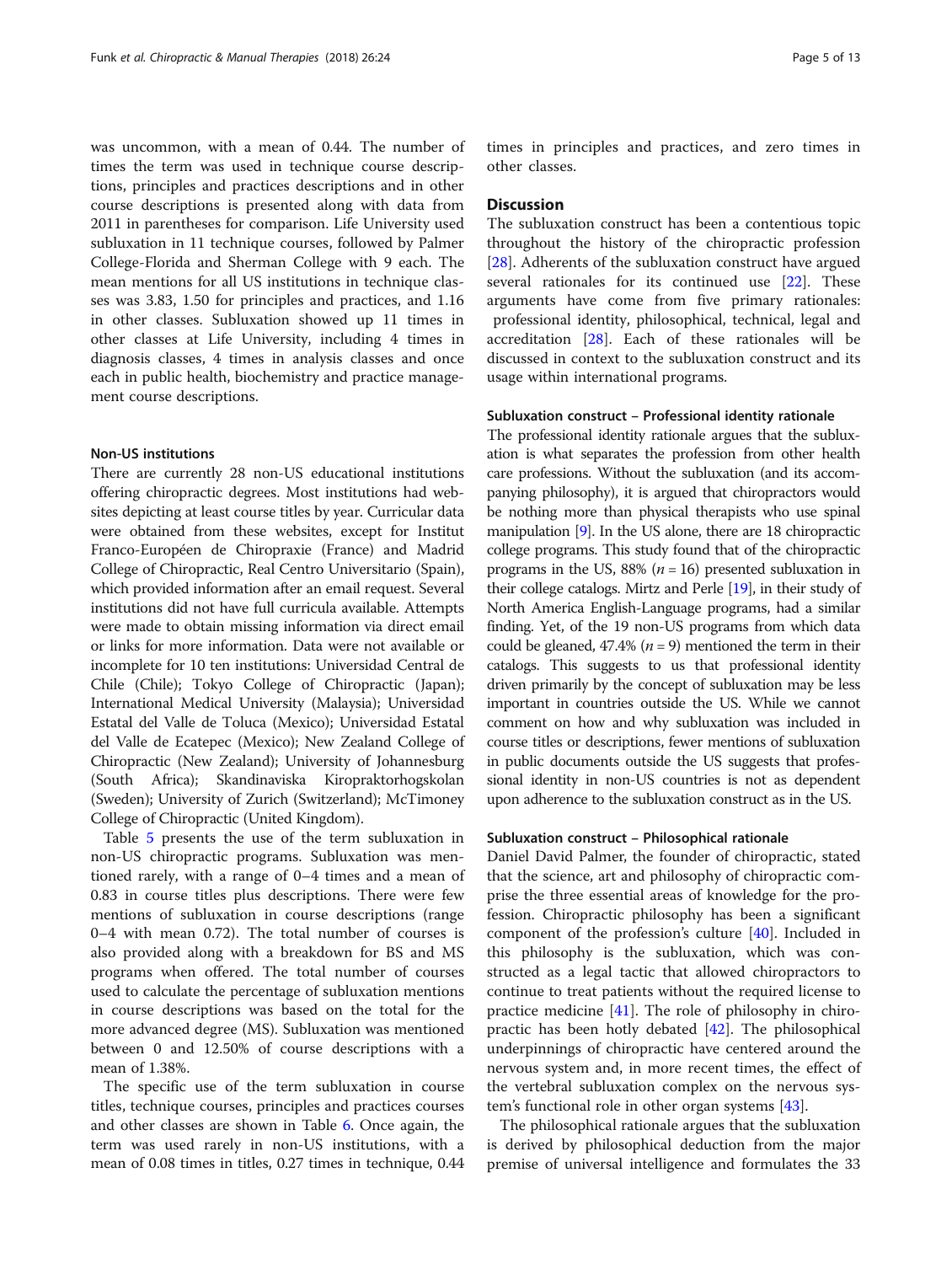| Chiropractic Program, Country                                                    | Number of times<br>subluxation mentioned | Number in course<br>descriptions | Total number of courses<br>and degree(s) granted | Percent in course<br>descriptions |
|----------------------------------------------------------------------------------|------------------------------------------|----------------------------------|--------------------------------------------------|-----------------------------------|
| Central Queensland University, Australia                                         | $\Omega$                                 | 0                                | 24 B.S.; 42 M.S.                                 | $\Omega$                          |
| Macquarie University, Australia                                                  | $\mathbf{0}$                             | 0                                | 24 B.S.; 46 M.S.                                 | $\Omega$                          |
| Murdoch University, Australia                                                    | $\mathbf{0}$                             | 0                                | 35 B.S.; 37 Honors                               | $\Omega$                          |
| RMIT University, Australia                                                       | $\mathbf{0}$                             | 0                                | 37 B.S. (5 yr.)                                  | 0                                 |
| Centro Universitario Feevale, Brazil                                             | $\circ$                                  | 0                                | 73 B.S.                                          | 0                                 |
| Universidade Anhembi Morumbi, Brazil                                             |                                          | 0                                | 40 B.S.                                          | 0                                 |
| Canadian Memorial Chiropractic College, Canada                                   | $\Omega$                                 | $\Omega$                         | 58 D.C.                                          | $\Omega$                          |
| Universite du Quebec a Trois-Rivieres, Canada                                    | 2                                        | 2                                | 75 D.C.                                          | 2.67                              |
| Universidad Central de Chile, Chile <sup>a</sup>                                 |                                          |                                  | 67 B.S.                                          |                                   |
| Syddansk Universitet Odense, Denmark                                             | $\overline{4}$                           | 4                                | 16 B.S.; 32 M.S.                                 | 12.50                             |
| Institut Franco-Européen de Chiropraxie, France <sup>b</sup>                     | 1                                        | 1                                | 166 M.S.                                         | .60                               |
| Tokyo College of Chiropractic, Japan <sup>a</sup>                                |                                          |                                  | 103 D.C.                                         |                                   |
| International Medical University, Malaysia <sup>a</sup>                          |                                          |                                  | 59 B.S.                                          |                                   |
| Universidad Estatal del Valle de Ecatepec, Mexico <sup>a</sup>                   |                                          |                                  | 61 diploma                                       |                                   |
| Universidad Estatal del Valle de Toluca, Mexico <sup>a</sup>                     |                                          |                                  | 68 diploma                                       |                                   |
| Universidad Veracruzana, Mexico                                                  | 1                                        | 1                                | 62 diploma                                       | 1.61                              |
| New Zealand College of Chiropractic, New Zealand <sup>a</sup>                    |                                          |                                  | 33 B.S. (5 yr.)                                  |                                   |
| Hanseo University, Republic of Korea                                             | $\overline{4}$                           | 3                                | 58 D.C.                                          | 5.17                              |
| Durban University of Technology, South Africa                                    | $\mathbf 0$                              | 0                                | 30 diploma                                       | 0                                 |
| University of Johannesburg, South Africa <sup>a</sup>                            |                                          |                                  | 33 diploma                                       |                                   |
| Barcelona College of Chiropractic, Spain                                         | 1                                        | 1                                | $32^c$ (5 yr.)                                   | 3.12                              |
| Madrid College of Chiropractic - RCU, Spain <sup>b</sup>                         | 1                                        | 1                                | $52^{\circ}$ (5 yr.)                             | 1.92                              |
| Skandinaviska Kiropraktorhogskolan, Sweden <sup>a</sup>                          |                                          |                                  | 60 (5 yr.)                                       |                                   |
| University of Zurich, Switzerland <sup>a</sup>                                   |                                          |                                  | $41^d$ (6 yr.)                                   |                                   |
| Bahcesehir University - Chiropractic Program, Turkey                             | $\mathbf 0$                              | 0                                | 17 M.S.                                          | $\mathbf 0$                       |
| AECC University College, United Kingdom                                          | $\mathbf 0$                              | 0                                | 28 <sup>e</sup>                                  | 0                                 |
| McTimoney College of Chiropractic, United Kingdom <sup>a</sup>                   |                                          |                                  | 24 (4 yr); 27 <sup>e</sup> (5 yr)                |                                   |
| University of South Wales - Welsh Institute of Chiropractic, 0<br>United Kingdom |                                          | 0                                | 36 <sup>e</sup>                                  | $\mathbf 0$                       |
| Means                                                                            | 0.83                                     | 0.72                             | 52.61                                            | 1.38%                             |

<span id="page-5-0"></span>Table 5 Use of term subluxation in catalogues of non-US chiropractic degree programs

a Email sent either directly through website to the institution or to an individual associated with the institution. Available data were reported. Blank spaces indicate corresponding information was not available or provided

b Not from website (data obtained through personal e-mail)

<sup>c</sup> Senior degree in chiropractic

<sup>d</sup> Master of Chiropractic Medicine

<sup>e</sup> Master of Chiropractic

principles [[44\]](#page-11-0). This point argues that the subluxation is a true entity that impedes the expression of the metaphysical construct of innate intelligence and that the nervous system expresses such intelligence [[45\]](#page-11-0). Thus, it is stated that the subluxation impedes upon this fuller expression and that correction of the subluxation brings forth the fullest expression of innate intelligence. While the biological plausibility of this paradigm is still a contentious topic, the claim that a vertebral subluxation has any causal effect on health has been refuted [\[24](#page-11-0)]. Furthermore, as Keating et al. explained, "when the speculative nature of a hypothesis or hypothetical construct is not made obvious, an otherwise acceptable proposition becomes a dogmatic claim. Such is the history of subluxation in chiropractic" [[28\]](#page-11-0).

One would expect subluxation to be mentioned in a beginning course, such as history of chiropractic. This study determined that such a term was commonly mentioned in principles and practice of chiropractic courses. We found of the US institutions that use the term subluxation (88%) the use ranged between 1 to 3 times in the course descriptions. Using the same methodology, it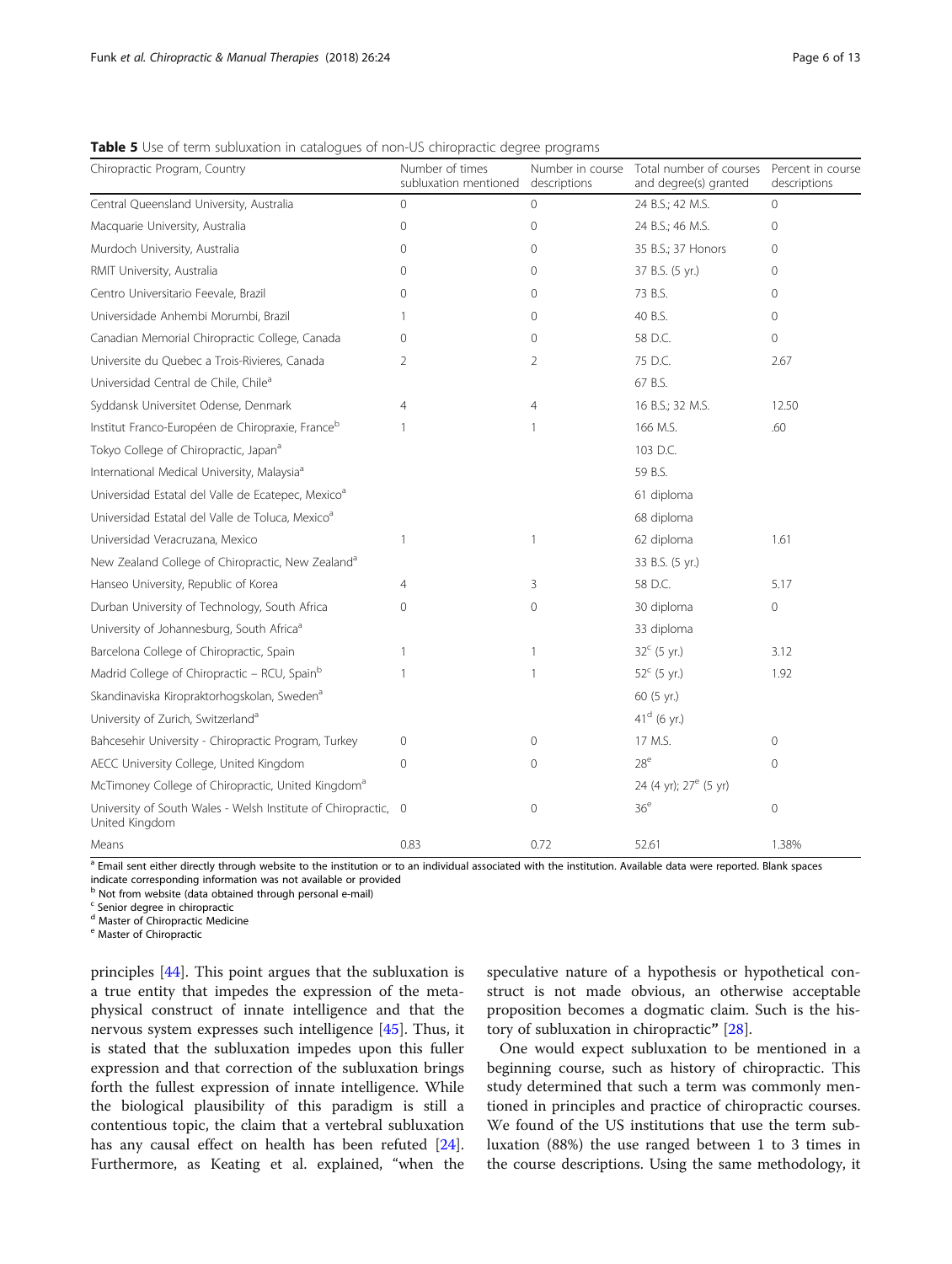| Chiropractic Program                                                                      | # in course<br>titles | # in technique course<br>descriptions | # in principles and practice<br>descriptions | # in other course<br>descriptions |  |
|-------------------------------------------------------------------------------------------|-----------------------|---------------------------------------|----------------------------------------------|-----------------------------------|--|
| Central Queensland University                                                             | $\overline{O}$        | $\overline{0}$                        | $\mathbf{0}$                                 | 0                                 |  |
| Macquarie University                                                                      | 0                     | $\mathbf{0}$                          | $\mathbf{0}$                                 | 0                                 |  |
| Murdoch University                                                                        | $\Omega$              | $\Omega$                              | $\mathbf{0}$                                 | 0                                 |  |
| <b>RMIT University</b>                                                                    | 0                     | $\Omega$                              | $\Omega$                                     | O                                 |  |
| Centro Universitario Feevale                                                              | $\Omega$              | $\Omega$                              | $\mathbf{0}$                                 | 0                                 |  |
| Universidade Anhembi Morumbi                                                              | 1                     | $\Omega$                              | $\mathbf{0}$                                 | 0                                 |  |
| Canadian Memorial Chiropractic College                                                    | 0                     | 0                                     | $\mathbf 0$                                  | 0                                 |  |
| Universite du Quebec a Trois-Rivieres                                                     | $\Omega$              | $\mathbf{0}$                          | 2                                            | 0                                 |  |
| Universidad Central de Chile <sup>a</sup>                                                 | $\Omega$              |                                       |                                              |                                   |  |
| Syddansk Universitet Odense                                                               | $\Omega$              | $\overline{4}$                        | $\mathbf 0$                                  | 0                                 |  |
| (University of Southern Denmark)                                                          |                       |                                       |                                              |                                   |  |
| Institut Franco-Européen de Chiropraxie <sup>b</sup>                                      | $\mathbf 0$           | $\mathbf{0}$                          | $\overline{1}$                               | 0                                 |  |
| Tokyo College of Chiropractic <sup>a</sup>                                                | $\Omega$              |                                       |                                              |                                   |  |
| International Medical University <sup>a</sup>                                             | 0                     |                                       |                                              |                                   |  |
| Universidad Estatal del Valle de Ecatepec <sup>a</sup>                                    | $\Omega$              |                                       |                                              |                                   |  |
| Universidad Estatal del Valle de Toluca <sup>a</sup>                                      | $\Omega$              |                                       |                                              |                                   |  |
| Universidad Veracruzana                                                                   | $\Omega$              | $\overline{1}$                        | $\mathbf 0$                                  | 0                                 |  |
| New Zealand College of Chiropractic <sup>a</sup>                                          | $\Omega$              |                                       |                                              | $\Omega$                          |  |
| Hanseo University                                                                         | 1                     | $\mathbf{0}$                          | $\mathsf 3$                                  | 0                                 |  |
| Durban University of Technology                                                           | $\Omega$              | $\mathbf{0}$                          | $\mathbf{0}$                                 | 0                                 |  |
| University of Johannesburg <sup>a</sup>                                                   | $\Omega$              |                                       |                                              |                                   |  |
| Barcelona College of Chiropractic                                                         | 0                     | $\mathbf{0}$                          | 1                                            | 0                                 |  |
| Madrid College of Chiropractic - RCU <sup>b</sup>                                         | $\Omega$              | $\Omega$                              | 1                                            | 0                                 |  |
| Skandinaviska Kiropraktorhogskolan<br>(Scandinavian College of Chiropractic) <sup>a</sup> | $\Omega$              |                                       |                                              |                                   |  |
| University of Zurich <sup>a</sup>                                                         | $\Omega$              |                                       |                                              |                                   |  |
| Bahcesehir University Chiropractic Program                                                | $\mathbf{0}$          | $\mathbf{0}$                          | $\mathbf 0$                                  | 0                                 |  |
| <b>AECC University College</b>                                                            | $\mathbf 0$           | 0                                     | $\mathbf{0}$                                 | 0                                 |  |
| McTimoney College of Chiropractic <sup>a</sup>                                            | $\Omega$              |                                       |                                              |                                   |  |
| University of South Wales                                                                 | $\Omega$              | $\mathbf 0$                           | $\mathbf 0$                                  | $\mathbf 0$                       |  |
| Welsh Institute of Chiropractic                                                           |                       |                                       |                                              |                                   |  |
| Means                                                                                     | 0.07                  | 0.27                                  | 0.44                                         | 0                                 |  |

<span id="page-6-0"></span>Table 6 Specific usage of the term subluxation in non-US chiropractic degree programs

<sup>a</sup> Email sent either directly through website to the institution or to an individual associated with the institution. Available data were reported. Blank spaces indicate corresponding information was not available or provided

b Not from website (from personal e-mail)

was found that of non-US programs,  $26\%$  ( $n = 5$ ) used the term in course descriptions under principles and practice. This indicates that non-US programs place less emphasis on the term. Whether or not non-US programs merely mention the term as an appendage of past chiropractic history is unknown.

One must therefore question why this dogmatic philosophy is still maintained within chiropractic curricula. More than a decade ago, Wyatt el al [\[46\]](#page-11-0) proposed that all chiropractic colleges adopt an evidence-based curriculum – a goal which to date has not been attained, as demonstrated by the continued use of subluxation in courses found in this study. This raises an important question: will patients in an exclusively subluxation based model receive optimal diagnoses and treatments? Croft et al. [[47\]](#page-11-0) stated that clinical practice should focus on "improving outcomes for patients in their total biological, psychological, and social environment and away from an exclusive and narrow focus on underlying disease as the determinant of outcome." A practice that is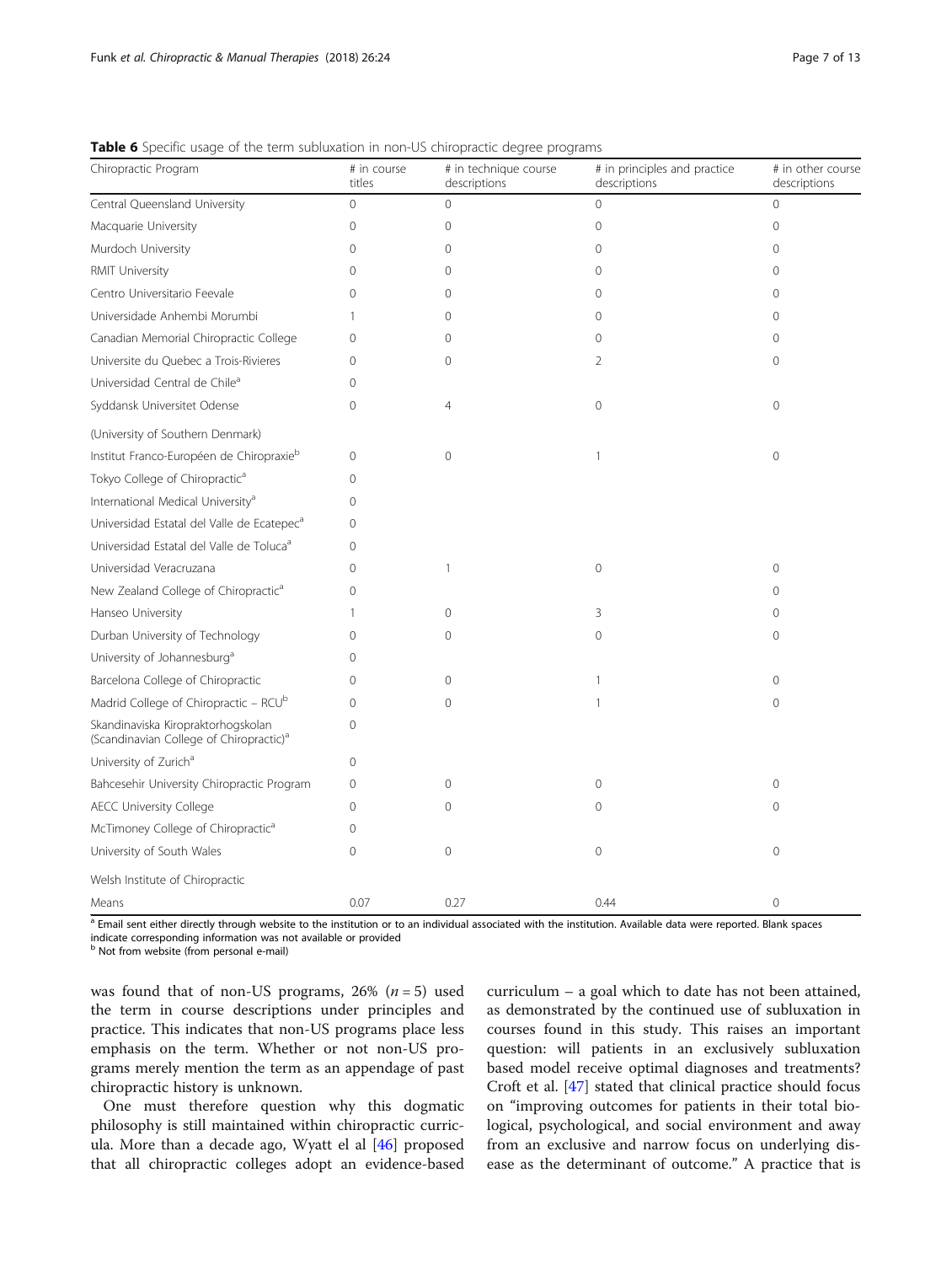exclusively subluxation based, thus driven by the doctor's belief in the subluxation, cannot be evidence based. Such a practitioner will disregard important comorbidities that have been identified through empirical evidence that go beyond the subluxation and yet are amenable to care provided by a patient centered, evidence based practice chiropractors. Rather than clinging to an outdated construct, providers should implement a more patient-centered model, which has been shown to yield better outcomes [[48\]](#page-11-0). This may help counter the public perception of chiropractors as the least ethical and honest healthcare profession [[49\]](#page-11-0). Busse et al. [[50](#page-11-0)] described how an unorthodox minority in chiropractic seems to hold powerful influence on orthopedic surgeons' negative attitudes toward chiropractic. McGregor et al. [[14](#page-10-0)] determined that this minority most strongly aligned with the statement: "chiropractic subluxation as an obstruction to human health" and were less likely to use evidence based treatment choices or guideline based radiography, and tended toward unorthodox vaccination attitudes. Likewise, Bussieres et al. found that graduates of colleges that most often used the term subluxation in their curricula, as reported by Mirtz and Perle [\[19\]](#page-10-0), were more likely to take early and inappropriate spinal radiographs [\[51](#page-11-0)]. In addition, chiropractic educators and educational institutions have an obligation to provide non dogmatic, evidence based courses for future practitioners [[46\]](#page-11-0).

#### Subluxation construct – Technical rationale

The technical rationale notes that the subluxation is a correctable and treatable biomechanical lesion via spinal manipulation for the treatment of many health afflictions [\[15](#page-10-0), [24,](#page-11-0) [52\]](#page-11-0). The use of anecdotal evidence is used to demonstrate that such a construct exists. Many technique systems using either palpation and/or radiographic modalities have claimed to detect the subluxation. Many of these various systems of detection contend that their proscribed systems are superior forms of detecting and correcting the subluxation  $[53]$  $[53]$ ; however these methods lack reliability [[54\]](#page-11-0).

This study identified the technical rationale by searching for the term subluxation in technique courses. Among US programs, 73.6%  $(n = 14)$  mentioned the term subluxation in technique courses. They used the term subluxation in course descriptions ranging from two times to as high as 11 times. Mirtz and Perle [[19](#page-10-0)] discovered an average of 2.82 of technique courses included subluxation in their course descriptions, while this study found it increased to 3.83.

#### Subluxation construct – Legal rationale

The fourth rationale used by adherents of subluxation rhetoric is the legal one, as seen in the many state

practice acts [[28,](#page-11-0) [55](#page-11-0)–[57](#page-11-0)]. We realize that the concept of the subluxation may be enshrined in enabling registration for chiropractors within a jurisdiction. The only study we are aware of that investigates the scope of practice for chiropractic was by Chang [\[57](#page-11-0)], who noted that in Michigan various therapeutic procedures are permitted if they "relate to the subluxation complex." A search of the (US) Federation of Chiropractic Licensing Boards' Directory [[58\]](#page-11-0) revealed that of the 53 US jurisdictions (50 states, District of Columbia, Puerto Rico and US Virgin Islands), 13 mentioned subluxation. The only non-US jurisdiction included in the directory which mentioned subluxation in the licensing standards was from New Zealand, but few regulatory details are available outside of the US. We are aware that the General Chiropractic Council of the United Kingdom has stated that the subluxation complex is a historical and theoretical concept [[59\]](#page-11-0).

Our study did not seek to reveal how many courses use the term to satisfy legislative requirements controlling chiropractic practice. However, since 88% of US programs mention subluxation as opposed to 47.4% of non-US programs, certain legal requirements may be partly responsible for its use. However, politico-legal arguments do not confer scientific fact.

### Subluxation construct – Accreditation rationale United States chiropractic programs

The US Council on Chiropractic Education (CCE) currently accredits 15 doctor of chiropractic programs (DCP) at 18 sites [\[60](#page-11-0)]. All US DCP are CCE accredited except for Keiser University. CCE also lists 16 members from all US DCP except Keiser University and Palmer College of Chiropractic, Florida. Subluxation was mentioned six times in the 2007 CCE Accreditation Standards [[19](#page-10-0)]. The 2013 CCE Accreditation Standards [[61\]](#page-11-0) mentioned subluxation two times, first in the Preface:

"…DCP education trains its graduates to…Assess and document a patient's health status, needs, concerns and conditions with special consideration of axial and appendicular structures, including subluxation/neurobiomechanical dysfunction."

and also in Meta-Competency 1: Assessment and Diagnosis:

"…Performing case-appropriate physical examinations that include evaluations of body regions and organ systems, including the spine and any subluxation/ neuro-biomechanical dysfunction, that assist the clinician in developing the clinical diagnosis."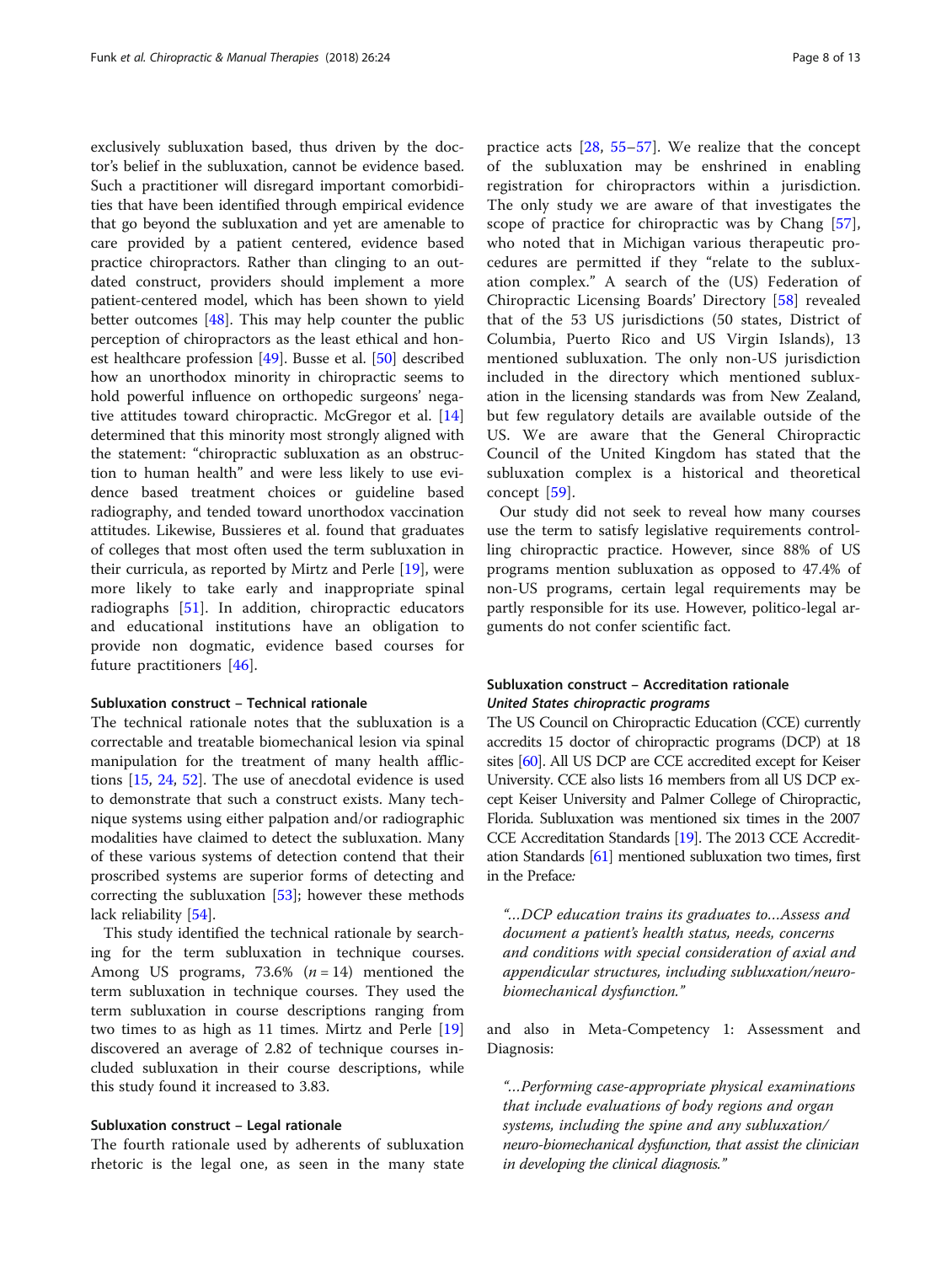The most recent accreditation standards, which go into effect January, 2018 [[62\]](#page-11-0) also use the term two times:

- 1. Meta-Competency 1, page 22: "...Perform caseappropriate examinations that include evaluations of body regions and organ systems, including the spine and any subluxation/segmental dysfunction that assist the clinician in developing the diagnosis/es."
- 2. Outcomes, page 27: "Students will be able to… Identify subluxations/segmental dysfunction of the spine and/or other articulations."

#### Non-US chiropractic degree programs

The Councils on Chiropractic Accreditation International list member institutions by affiliation [[63](#page-11-0)]. Subluxation is not mentioned in accreditation standards of either the Council on Chiropractic Education Australasia (CCEA) [[64](#page-11-0)] or the European Council on Chiropractic Education (ECCE) [[65](#page-11-0)].

Canadian Federation of Chiropractic Regulatory and Educational Accrediting Boards (FCC) accredits Canadian Memorial Chiropractic College, Ontario, Canada and Université du Québec à Trois-Rivières, Quebec, Canada. Their website displayed 2011 Standards for Accreditation of Doctor of Chiropractic Programmes and mentioned subluxation twice, once on page 46 under Neuromusculoskeletal examination:

"…the student must…understand and select methods for evaluating posture, biomechanical function, and the presence of spinal or other articular subluxation or dysfunction."

and, on page 55 under Chiropractic adjustment or manipulation skills:

"…must select and effectively utilize palpatory and other appropriate methods to identify subluxations/ joint dysfunctions of the spine and/or other articulation." [\[66](#page-11-0)]

The Federacion Latino Americo de Quiropractica (FLAQ) represents institutions in Mexico and South America: Feevale University, Brazil; Anhembi Morumbi University, Brazil; Universidad Estatal del Valle de Ecatepec, Mexico; Universidad Estatal del Valle de Toluca, Mexico; Universidad Central, Chile [\[67\]](#page-11-0). No specific accreditation standards were found on their website and email sent to FLAQ requesting accreditation details yielded no response.

Innes et al. [[68\]](#page-11-0) recently reviewed worldwide chiropractic accreditation standards and found the term subluxation appeared in the US CCE standards. They concluded the US CCE standard to identify subluxations is not evidence-based and should be questioned. One

must therefore question why the US CCE continues to use the term. In another paper, the same authors [[69](#page-11-0)] stated since inadequate physical examination skills lead to missed or delayed diagnoses, accrediting agencies should use unambiguous descriptive terms and prescribe each component of the physical examination competencies expected upon graduation. The authors concluded detecting subluxation was not based on adequate evidence or reproducible; therefore, its detection should not be included in a graduate's competency. They recommended high quality evidence-based standards for educational institutions regarding patient care that help

#### Antagonists to subluxation rhetoric

Antagonists to the subluxation bring forth several rationales for critical questioning of the use of the subluxation terminology: the lack of scientific evidence, the inability for interdisciplinary function, and the cultural authority/professional credibility rationales.

promote integration of chiropractic into mainstream healthcare. Other authors have concurred [[5,](#page-10-0) [70\]](#page-11-0).

The lack of scientific evidence for the subluxation appears to be the main reason for discounting such an entity. Keating et al. found that the subluxation construct lacks sufficient evidence to even reach the level of a theoretical construct and should be considered no more than pseudoscientific dogma [\[28](#page-11-0)]. Mirtz et al. found that the subluxation construct to have no epidemiological evidence thus not meeting the criteria for causation [\[24](#page-11-0)]. Other authors have questioned its applicability for clinical practice [[71](#page-11-0)–[73](#page-12-0)]. In fact, it can be sufficiently argued that clinical trials involving spinal manipulation are performed without even acknowledging a subluxation [[74\]](#page-12-0).

Our study found that several US programs used the term in courses other than principles and practice, technique and/or clinical philosophy courses. This study did find three prime examples from one institution that attempted to infuse subluxation rhetoric into such courses.

#### Clinical Toxicology

This course is intended to enhance the student's understanding of clinical pharmacology as related to disorders of the human organism, including vertebral subluxation.

#### Biochemistry I

This is a survey course intended to introduce the student to the chemistry and function of biomolecules with an emphasis on their role in human physiology. This course will lead to an understanding of the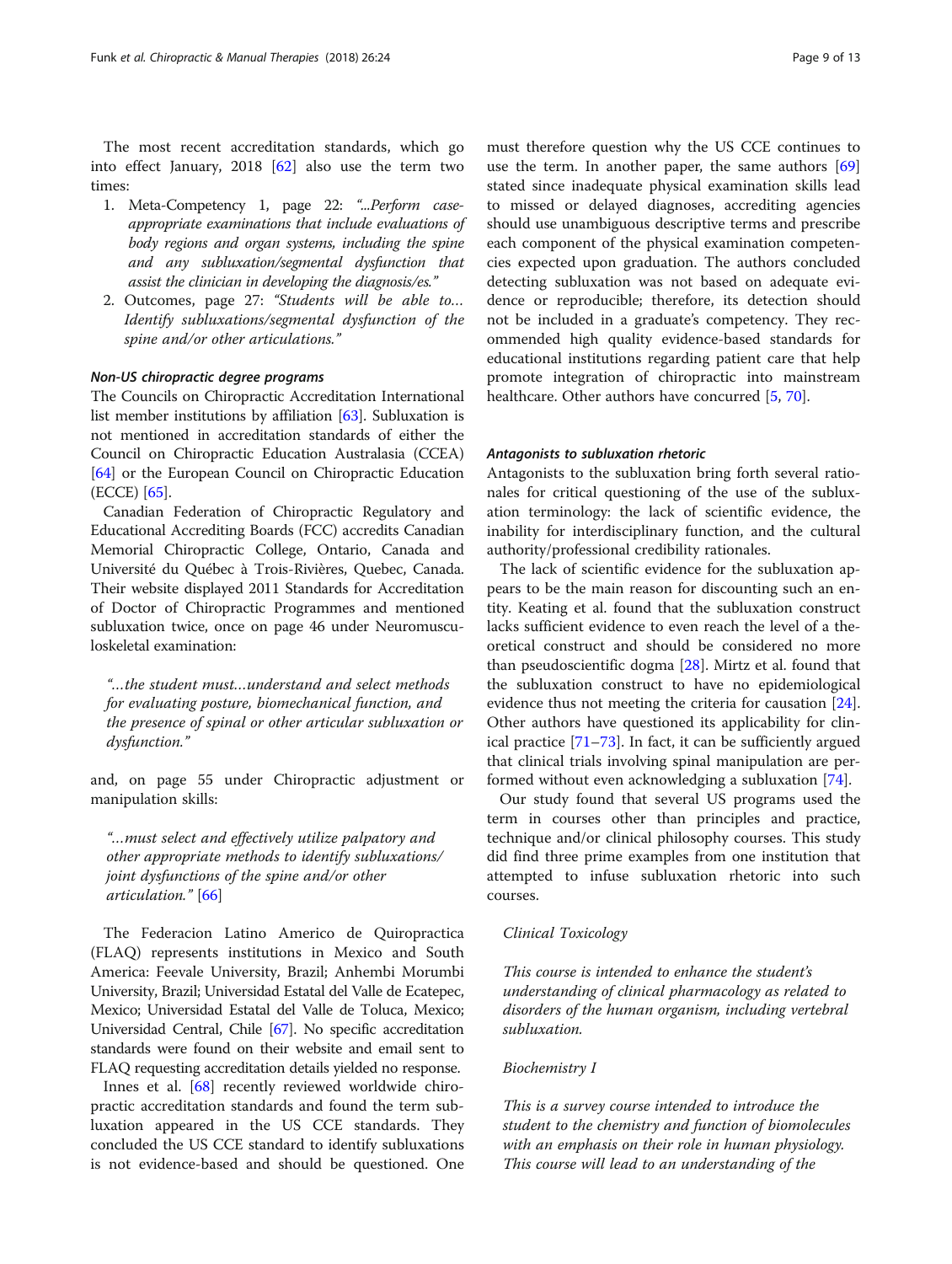molecular basis underlying Physiology, Homeostasis, the effects of Subluxation and of its correction.

#### Genitourinary Diagnosis

The course is designed to give students a strong background in understanding the genitourinary system from a clinical chiropractic viewpoint. Genitourinary problems are varied and common in practice and are often related to Vertebral Subluxation Complex.

Our literature search did not find any credible evidence that associates the chiropractic version of the vertebral subluxation complex to clinical toxicology, biochemistry and genitourinary diagnosis. The main problem with using subluxation in such a clinical context is known as the Ulysses syndrome. The Ulysses syndrome is defined a complication of false positive (healthy people diagnosed with disease) diagnostic test(s), diagnostic criteria, or clinical observations that are responsible for an aggressive diagnostic workup to elucidate what is, in reality, a non-disease state [[75\]](#page-12-0). Such a non-diagnosis or non-clinical entity, i.e. subluxation as the exposure, is usually presented to the patient as the main clinical entity and has to be treated before the patient is allowed to return to his/her original state of health [[73](#page-12-0), [74](#page-12-0)]. In other words, the subluxation creates the Ulysses syndrome and is a side effect of unnecessary and inappropriate investigations or wrong interpretation of results. It thus creates the environment in which proponents of subluxation will utilize the term and worried patients will report such to medical professionals [\[76](#page-12-0)]. These types of patient encounters will create further marginalization of the profession based simply on use of the subluxation construct.

The chiropractic profession has not been very accepting of voices that call into question the chiropractic orthodoxy and its continued affinity for its zeitgeist. Ebrall [[20](#page-11-0)] attempted to argue the unknown subluxation as a real entity by comparing it to x-ray. Such comparisons with actual science are intellectually dishonest in that x-ray can be measured as a wavelength and can be produced artificially and naturally. The subluxation does not have this capability. Skeptics of the subluxation essentially make the call to Hitchens's variation of Occam's razor: "What can be asserted without evidence can be dismissed without evidence" [[77](#page-12-0)].

A valid criticism of the Mirtz and Perle [\[19\]](#page-10-0) study was in the failure to assess course descriptions [\[20\]](#page-11-0). One of the main purposes of Mirtz and Perle's paper was not simply in examining mentions of the term subluxation in college catalogs but how the term was used in course descriptions. Of all the course titles and descriptions examined, none were found to be critical of the

subluxation in the Mirtz and Perle study. This study utilized the same methodology for all chiropractic programs examined and found that no course descriptions critically appraised the term subluxation.

There is little doubt about the perceived antagonism of mainstream medicine towards the chiropractic profession [\[78](#page-12-0)]. This study did not take into consideration other neuromusculoskeletal based professions such as physical therapy and athletic training and their use or non-use of subluxation. Yet one would be hard-pressed to imagine such professions using the term subluxation as an entity to treat. Even historically manipulationbased professions such as osteopathy fail to consider subluxation as a treatable entity via spinal manipulation. Thus, the subluxation lacks an interdisciplinary function, leaving the chiropractic profession marginalized. Such marginalization has caused the profession to not gain the needed cultural authority as a healing art [\[70\]](#page-11-0).

#### Limitations

An obvious limitation of the prior study by Mirtz and Perle was that it was restricted to North American chiropractic programs. While we attempted to get curricular data from all chiropractic programs worldwide, when this study was conducted, we were unable to obtain complete data for ten chiropractic programs. Further, there were three out of the ten signatories to the ICEC whose curricular information were unavailable. It would have been useful to determine if their curricula were congruent with the statements made by ICEC.

A major limitation of this study is that we are not able to determine what actually is taught. We can only report on the prevalence of the term subluxation in available course titles and descriptions. It is conceivable that a course without the term in the title or description may actually have significant content regarding subluxation. Likewise, a course with the term in the title or descriptions may be taught without ever talking about subluxation.

#### **Conclusions**

The term subluxation was found in all but two US chiropractic course catalogues. The term was mentioned over eight times more frequently in US than non-US course catalogues. Similarly, subluxation was found greater than nine times more frequently in US course descriptions than in non-US descriptions.

US and Canadian accreditation standards still use the term. This contrasts with no mention in the standards of Australasian or European Council on Chiropractic Education member institutions.

Ten of the 28 international chiropractic institutions (35.7%) have joined ICEC, which published a position statement of Clinical and Professional Chiropractic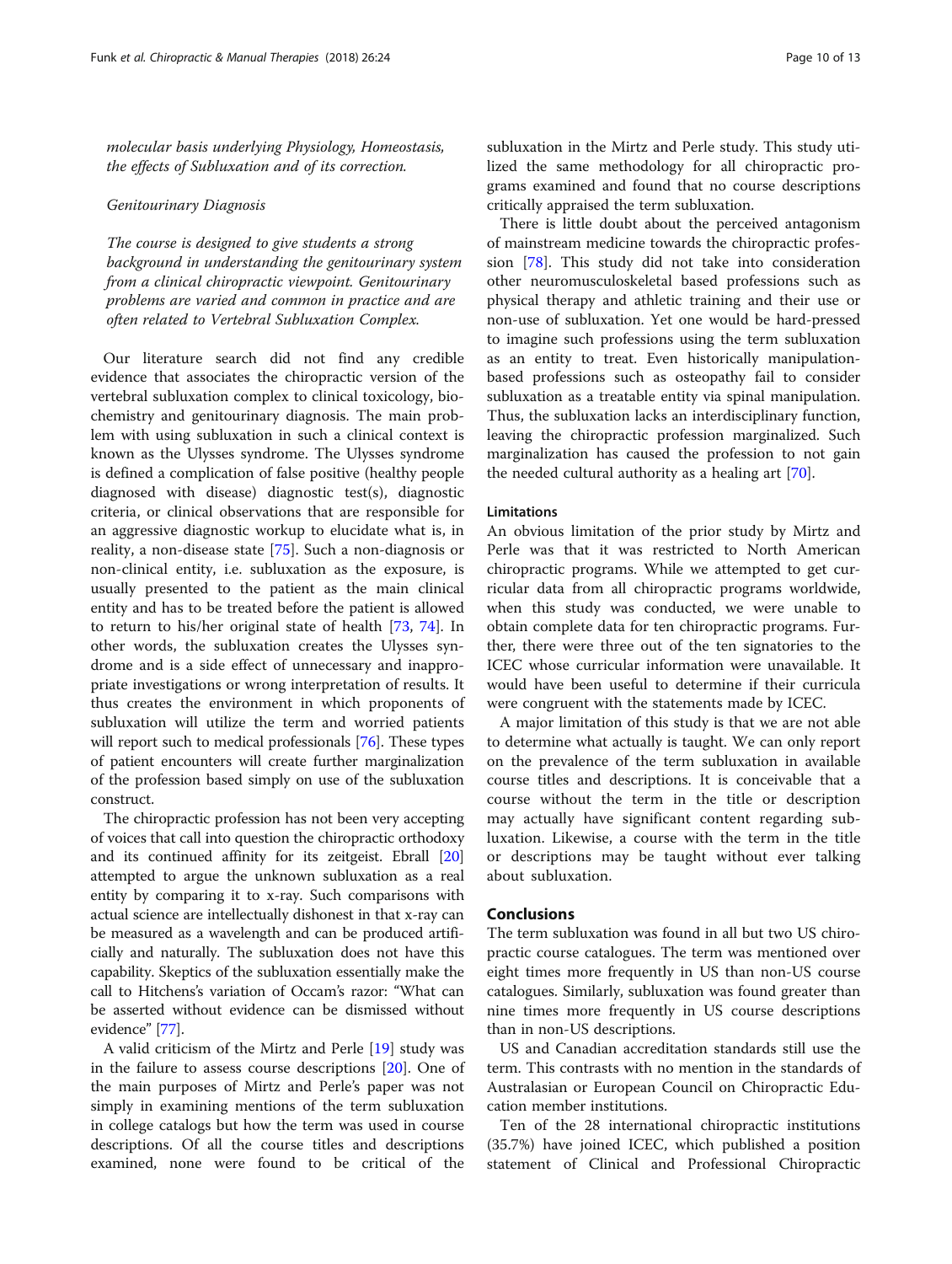<span id="page-10-0"></span>Education. This statement included the following regarding the subluxation:

"The teaching of vertebral subluxation complex as a vitalistic construct that claims that it is the cause of disease is unsupported by evidence. Its inclusion in a modern chiropractic curriculum in anything other than an historical context is therefore inappropriate and unnecessary." [[38\]](#page-11-0). The ICEC members include Macquarie University (Australia); Murdoch University (Australia); Syddansk Universitet Odense (Denmark); Institut Franco-Europeen de Chiropratique (France); International Medical University (Malaysia); Durban University of Technology (South Africa); University of Johannesburg (South Africa); University of Zurich (Switzerland); AECC University College (United Kingdom);

University of South Wales-Welsh Institute of Chiropractic (United Kingdom). To date no Western Hemisphere institutions have joined ICEC [[38\]](#page-11-0).

Unscientific terms and concepts should have no place in modern health care education, except perhaps in discussions with historical context. Unless these outdated concepts are rejected, the chiropractic profession and individual chiropractors will likely continue to face difficulties integrating with established health care systems and attaining cultural authority as experts in conservative neuromusculoskeletal health care.

#### Abbreviations

BS: Bachelor of Science; CCEA: Council on Chiropractic Education Australasia; CCE: US Council on Chiropractic Education; DC: Doctor of Chiropractic; DCP: doctor of chiropractic program(s); ECCE: European Council on Chiropractic Education; FCC: Canadian Federation of Chiropractic Regulatory and Educational Accrediting Boards; FLAQ: Federacion Latino Americo de Quiropractica; ICEC: International Chiropractic Education Collaboration; MS: Master of Science; PhD: Doctor of Philosophy; US: United States of America

#### Acknowledgements

The authors thank Alona Huber, DC, University of Bridgeport College of Chiropractic, Bridgeport, CT USA, for her help acquiring data. We also thank the individuals who e-mailed curricular data that were not available on the internet.

#### Availability of data and materials

All data generated or analyzed during this study are included in this published article. All data collected are available from the corresponding author.

#### Authors' contributions

TAM, SMP were responsible for the original study conception and design. MFF, AJF, TAM, SMP acquired data, analyzed and interpreted the data, and drafted and critically revised the manuscript.

#### Ethics approval and consent to participate

Not applicable.

#### Competing interests

MFF is a full-time faculty member of one of the institutions whose catalogue was evaluated. AJF is a 3rd year student at one of the institutions whose

catalogue was evaluated. TAM declares no conflicts of interest. SMP is a fulltime faculty member of one of the institutions whose catalogue was evaluated and an adjunct faculty member of another. SMP is an Associate Editor of Chiropractic & Manual Therapies but had no part in the editorial or peer-review process.

#### Publisher's Note

Springer Nature remains neutral with regard to jurisdictional claims in published maps and institutional affiliations.

#### Author details

<sup>1</sup>University of Bridgeport College of Chiropractic, Bridgeport, CT, USA 2 Department of Secondary and Physical Education, Bethune-Cookman University, Daytona Beach, FL, USA. <sup>3</sup>Discipline of Chiropractic, School of Health Professions, Murdoch University, Murdoch, WA, Australia.

#### Received: 5 December 2017 Accepted: 27 April 2018 Published online: 02 July 2018

#### References

- Starr P. The social transformation of American medicine: the rise of a sovereign profession and the making of a vast industry. New York: Basic Books, Inc; 1982.
- 2. Brosnan C. Alternative futures: fields, boundaries, and divergent professionalisation strategies within the chiropractic profession. Soc Sci Med. 2017;190:83–91.
- 3. Kelner M, Wellman B, Welsh S, Boon H. How far can complementary and alternative medicine go? The case of chiropractic and homeopathy. Soc Sci Med. 2006;63:2617–27.
- 4. Meeker WC, Haldeman S. Chiropractic: a profession at the crossroads of mainstream and alternative medicine. Ann Int Med. 2002;136:216–27.
- 5. Reggars JW. Chiropractic at the crossroads or are we just going around in circles? Chiropr Man Therap BioMed Central. 2011;19:11.
- 6. Walker BF. The new chiropractic. Chiropr Man Therap. 2016;24:26.
- 7. Budgell B. Subluxation and semantics: a corpus linguistics study. J Can Chiropr Assoc. 2016;60:190–4.
- 8. Homola S. Pediatric chiropractic care: the subluxation question and referral risk. Bioethics. 2016;30:63–8.
- 9. Hart J. Analysis and adjustment of vertebral subluxation as a separate and distinct identity for the chiropractic profession: a commentary. J Chiropr Humanit. 2016;23:46–52.
- 10. Brown RA. Spinal health: the backbone of Chiropractic's identity. J Chiropr Humanit Elsevier. 2016;0:22–8.
- 11. Gliedt JA, Hawk C, Anderson M, Ahmad K, Bunn D, Cambron J, et al. Chiropractic identity, role and future: a survey of north American chiropractic students. Chiropr Man Therap. 2015;23:4. BioMed Central Ltd
- 12. Young KJ. Evaluation of publicly available documents to trace chiropractic technique systems that advocate radiography for subluxation analysis: a proposed genealogy. J Chiropr Humanit. 2014;21:1–24. Elsevier
- 13. Puhl AA, Reinhart CJ, Doan JB, McGregor M, Injeyan HS. Relationship between chiropractic teaching institutions and practice characteristics among Canadian doctors of chiropractic: a random sample survey. J Manip Physiol Ther. 2014;37:709–18.
- 14. McGregor M, Puhl AA, Reinhart C, Injeyan HS, Soave D. Differentiating intraprofessional attitudes toward paradigms in health care delivery among chiropractic factions: results from a randomly sampled survey. BMC Complement Altern Med. 2014;14:51. 2nd ed
- 15. Young KJ. Gimme that old time religion: the influence of the healthcare belief system of chiropractic's early leaders on the development of x-ray imaging in the profession. Chiropr Man Therap. 2014;22:36. 2nd ed
- 16. McCoy M, Kent C. Vertebral subluxation research: an agenda to explore the epidemiology of vertebral subluxation and the clinical outcomes related to management. J Vertebral Subluxation Res. 2013;2:29–32.
- 17. Simpson JK. The five eras of chiropractic & the future of chiropractic as seen through the eyes of a participant observer. Chiropr Man Therap. 2012;20:1.
- 18. Johnson C. Use of the term subluxation in publications during the formative years of the chiropractic profession. J Chiropr Humanit. 2011; 18:1–9. 2012 ed
- 19. Mirtz TA, Perle SM. The prevalence of the term subluxation in north American English-language doctor of chiropractic programs. Chiropr Man Therap. 2011;19:14. 2011 ed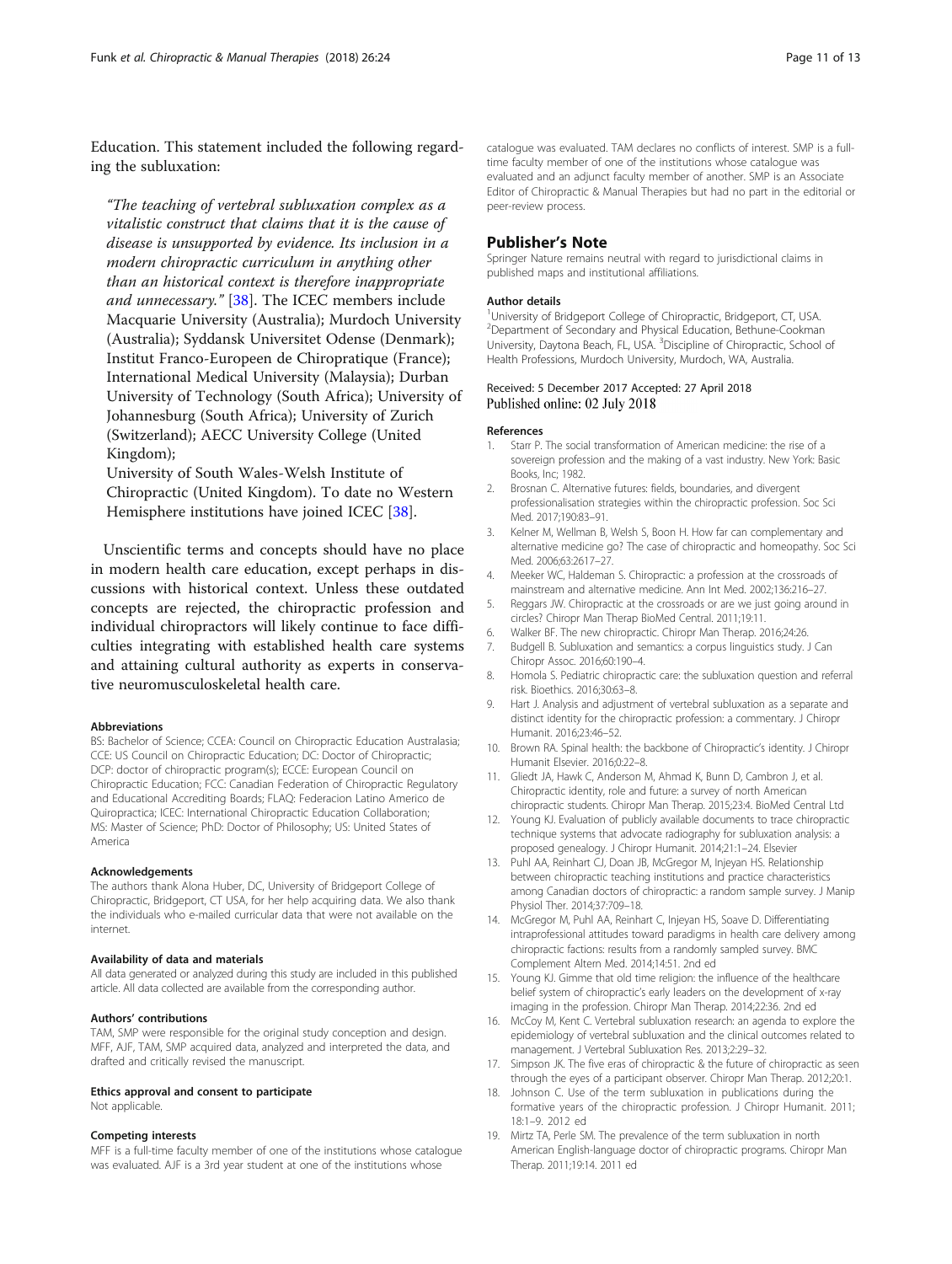- <span id="page-11-0"></span>20. Ebrall P. Commentary: subluxation, what's in a name. Chiropr J Aust. 2011; 14:110–2.
- 21. Ernst E, Gilbey A. Chiropractic claims in the English-speaking world. N Z Med J. 2010;123:36–44. 2010 ed
- 22. Good CJ. The great subluxation debate: a centrist's perspective. J Chiropr Humanit. 2010;17:33–9.
- 23. Homola S. Chiropractic vertebral subluxations. Focus Altern Complement Ther. 2010;15:13–4.
- 24. Mirtz TA, Morgan L, Wyatt LH, Greene L. An epidemiological examination of the subluxation construct using Hill's criteria of causation. Chiropr Osteopat. 2009;17:13. 2009 ed
- 25. Ernst E. Chiropractic: a critical evaluation. J Pain Symptom Manag. 2008;35: 544–62.
- 26. Smith M, Carber LA. Survey of US chiropractor attitudes and behaviors about subluxation. J Chiropr Humanit. 2008;15:19–26.
- 27. Johnson C. Modernized chiropractic reconsidered: beyond foot-on-hose and bones-out-of-place. J Manip Physiol Ther. 2006;29:253–4.
- 28. Keating JC, Charlton KH, Grod JP, Perle SM, Sikorski D, Winterstein JF. Subluxation: dogma or science? Chiropr Osteopat. 2005;13:17.
- 29. McDonald WP, Durkin KF, Pfefer M. How chiropractors think and practice: the survey of north American chiropractors. Semin Integr Med. 2004;2:92–8.
- 30. Good R, Slezak P, editors. Editors' introduction. Sci Educ. 2001;20:401–9. 31. Mirtz TA. The question of theology for chiropractic: a theological study of chiropractic's prime tenets. J Chiropr Humanit. 2001;10:48–82.
- 32. Mizel D, Gorchynski S, Keenan D, Duncan HJ, Gadd M. Branding chiropractic for public education: principles and experience from Ontario. Poster presentation at: World Federation of Chiropractic Congress; May 21-23; Paris, France. 2001.
- 33. Carter R. Subluxation the silent killer. J Can Chiropr Assoc. 2000;44:9–18.
- 34. Mirtz T. Universal intelligence: a theological entity in conflict with Lutheran theology. J Chiropr Humanit. 1999;9:55–71.
- 35. Leboeuf-Yde C. How real is the subluxation? A research perspective. J Manip Physiol Ther. 1998;21:492–4.
- 36. Biggs L, Hay D, Mierau D. Canadian chiropractors' attitudes towards chiropractic philosophy and scope of practice: implications for the implementation of clinical practice guidelines. J Can Chiropr Assoc. 1997;41: 145–54.
- 37. Brantingham JW. A critical look at the subluxation hypothesis. J Manip Physiol Ther. 1988;11:130–2.
- International Chiropractic Education Collaboration. Clinical and professional chiropractic education: a position statement [internet]. 2017 [cited 2018 May 9]. Available from: [http://vertebre.com/charte-pour-l-education](http://vertebre.com/charte-pour-l-education-chiropractic-en-europe-8163)[chiropractic-en-europe-8163](http://vertebre.com/charte-pour-l-education-chiropractic-en-europe-8163)
- 39. World Federation of Chiropractic. Chiropractic educational institutions [internet]. Toronto; 2009 [cited 2016 Sep 30]. Available from: [https://www.wfc.org/website/?option=com\\_content&view=article&id=](https://www.wfc.org/website/?option=com_content&view=article&id=141&Itemid=140&lang=en) [141&Itemid=140&lang=en](https://www.wfc.org/website/?option=com_content&view=article&id=141&Itemid=140&lang=en)
- 40. O'Malley JN. Toward a reconstruction of the philosophy of chiropractic. J Manip Physiol Ther. 1995;18:285–92.
- 41. Rehm WS. Legally defensible: chiropractic in the courtroom and after, 1907. Chiropr Hist. 1986;6:51–5.
- 42. Seaman DR, Soltys JR. Straight chiropractic philosophy as a barrier to Medicare compliance: a discussion of 5 incongruent issues. J Chiropr Humanit. 2013;20:19–26.
- 43. Haavik-Taylor H, Holt K, Murphy B. Exploring the Neuromodulatory effects of the vertebral subluxation and chiropractic care. Chiropr J Aust. 2010;40:37–44.
- 44. Stephenson RW. Chiropractic text book. Palmer School of Chiropratic: Davenport: 1927.
- 45. Strauss JB. Chiropractic philosophy. 3rd ed. Foundation for the Advancement of chiropractic. Education. 1994;
- 46. Wyatt LH, Perle SM, Murphy DR, Hyde TE. The necessary future of chiropractic education: a north American perspective. Chiropr Osteopat. 2005;13:10.
- 47. Croft P, Altman DG, Deeks JJ, Dunn KM, Hay AD, Hemingway H, et al. The science of clinical practice: disease diagnosis or patient prognosis? Evidence about "what is likely to happen" should shape clinical practice. BMC Med. 2015;13:20.
- 48. Stewart M, Brown JB, Donner A, McWhinney IR, Oates J, Weston WW, et al. The impact of patient-centered care on outcomes. J Fam Pract. 2000;49: 796–804.
- 49. Editoral Staff. Gallup poll: Americans have low opinion of chiropractors' honesty and ethics. Dyn Chiropr [Internet]. 2007 [cited 2018 May 9]; Available from: [http://www.dynamicchiropractic.com/mpacms/dc/article.](http://www.dynamicchiropractic.com/mpacms/dc/article.php?id=52038) [php?id=52038](http://www.dynamicchiropractic.com/mpacms/dc/article.php?id=52038)
- 50. Busse JW, Jacobs C, Ngo T, Rodine R, Torrance D, Jim J, et al. Attitudes toward chiropractic: a survey of north American orthopedic surgeons. Spine. 2009;34:2818–25. 2009 ed
- 51. Bussières AE, Sales AE, Ramsay T, Hilles S, Grimshaw JM. Practice patterns in spine radiograph utilization among doctors of chiropractic enrolled in a provider network offering complementary care in the United States. J Manip Physiol Ther. 2013;36:127–42.
- 52. Strahinjevich B, Simpson JK. The schism in chiropractic through the eyes of a 1st year chiropractic student. Chiropr Man Therap. 2018;26:2. 1st edBioMed Central
- 53. Cooperstein R, Gleberzon BJ. Technique Systems in Chiropractic. Churchill-Livingston: Edinburgh UK; 2004.
- 54. Triano JJ, Budgell B, Bagnulo A, Roffey B, Bergmann T, Cooperstein R, et al. Review of methods used by chiropractors to determine the site for applying manipulation. Chiropr Man Therap. 2013;21:36.
- 55. Lehman JJ. Scope of chiropractic practice: why now is the time to expand. Dyn Chiropr. 2017;35
- 56. Lehman JJ. Scope of chiropractic practice: time for change? Dyn Chiropr. 2017;35
- 57. Chang M. The chiropractic scope of practice in the United States: a crosssectional survey. J Manip Physiol Ther. 2014;37:363–76.
- 58. Federation of Chiropractic Licensing Boards. Official directory [internet]. Greeley; 2015 [cited 2017 Sep 10]. Available from: <http://directory.fclb.org>
- 59. General Chiropractic Council. Guidance on claims made for the chiropractic vertebral subluxation complex [internet]. London; 2017 [cited 2017 Sep 30]. Available from: [http://www.gcc-uk.org/UserFiles/Docs/](http://www.gcc-uk.org/UserFiles/Docs/subluxationstatement2017.pdf) [subluxationstatement2017.pdf](http://www.gcc-uk.org/UserFiles/Docs/subluxationstatement2017.pdf)
- 60. Council on Chiropractic Education. Accredited doctor of chiropractic programs/institutions [internet]. [cited 2017 Sep 20]. Available from: [http://](http://www.cce-usa.org/dcp-info.html) [www.cce-usa.org/dcp-info.html](http://www.cce-usa.org/dcp-info.html)
- 61. Council on Chiropractic Education. CCE accreditation standards [internet]. 2013 [cited 2017 Sep 20]. Available from: [http://www.cceusa.org/uploads/1/](http://www.cceusa.org/uploads/1/0/6/5/106500339/2013_cce_accreditation_standards.pdf) [0/6/5/106500339/2013\\_cce\\_accreditation\\_standards.pdf](http://www.cceusa.org/uploads/1/0/6/5/106500339/2013_cce_accreditation_standards.pdf)
- 62. Council on Chiropractic Education. CCE accreditation standards [internet]. 2018 [cited 2017 Sep 20]. Available from: [http://www.cce-usa.org/uploads/1/](http://www.cce-usa.org/uploads/1/0/6/5/106500339/2018_cce_accreditation_standards.pdf) [0/6/5/106500339/2018\\_cce\\_accreditation\\_standards.pdf](http://www.cce-usa.org/uploads/1/0/6/5/106500339/2018_cce_accreditation_standards.pdf)
- 63. Councils on Chiropractic Education International. Accrediting bodies [internet]. 2018 [cited 2018 May 9]. Available from: [https://www.cceintl.org/](https://www.cceintl.org/copy-of-about-us) [copy-of-about-us](https://www.cceintl.org/copy-of-about-us)
- 64. Council on Chiropractic Education Australasia Ltd. Educational standards for first professional award programs in chiropractic [internet]. 2009 [cited 2017 Sep 20]. Available from: [http://www.ccea.com.au/files/6514/7980/7474/](http://www.ccea.com.au/files/6514/7980/7474/CCEA_Educational_Standards_-_First_Professional_-_December_2009.pdf) [CCEA\\_Educational\\_Standards\\_-\\_First\\_Professional\\_-\\_December\\_2009.pdf](http://www.ccea.com.au/files/6514/7980/7474/CCEA_Educational_Standards_-_First_Professional_-_December_2009.pdf)
- 65. European Council On Chiropractic Education. Institutions holding accredited status with the ECCE [internet]. [cited 2017 Sep 20]. Available from: <http://www.cce-europe.com/accredited-institutions.html>
- 66. Canadian Federation Of Chiropractic Regulatory And Educational Accrediting Boards. Standards for accreditation of doctor of chiropractic Programmes [internet]. 2011 [cited 2017 Sep 20]. Available from: [http://www.chirofed.ca/english/pdf/Standards-for-Accreditation-of-Doctor](http://www.chirofed.ca/english/pdf/Standards-for-Accreditation-of-Doctor-of-Chiropractic-Programmes.pdf)[of-Chiropractic-Programmes.pdf](http://www.chirofed.ca/english/pdf/Standards-for-Accreditation-of-Doctor-of-Chiropractic-Programmes.pdf)
- 67. Federacion Latino Americo de Quiropractica. Education [internet]. 2011 [cited 2017 Sep 20]. Available from: [http://www.flaq.org/index.php/en/](http://www.flaq.org/index.php/en/chiropractic/education) [chiropractic/education](http://www.flaq.org/index.php/en/chiropractic/education)
- 68. Innes SI, Leboeuf-Yde C, Walker BF. How comprehensively is evidence-based practice represented in councils on chiropractic education (CCE) educational standards: a systematic audit. Chiropr Man Therap. 2016;24:30. 2nd ed
- 69. Innes SI, Leboeuf-Yde C, Walker BF. Similarities and differences of graduate entry-level competencies of chiropractic councils on education: a systematic review. Chiropr Man Therap. 2016;24:1. 12 ed.
- 70. Murphy DR, Schneider MJ, Seaman DR, Perle SM, Nelson CF. How can chiropractic become a respected mainstream profession? The example of podiatry. Chiropr Osteopat. 2008;16:10.
- 71. Nansel D, Szlazak M. Somatic dysfunction and the phenomenon of visceral disease simulation: a probable explanation for the apparent effectiveness of somatic therapy in patients presumed to be suffering from true visceral disease. J Manip Physiol Ther. 1995;18:379–97.